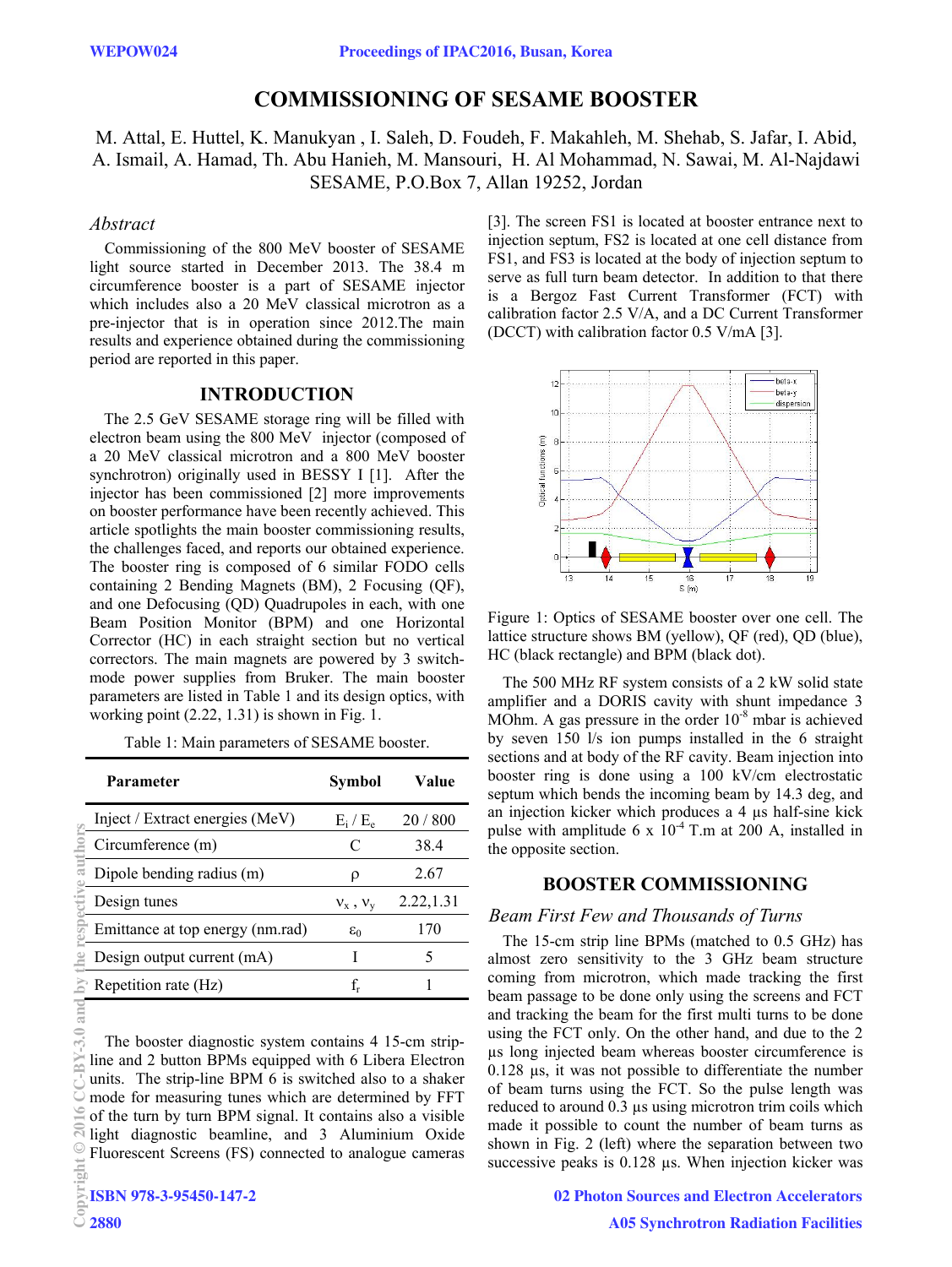off, the beam did 3 turns before getting lost at injection septum in agreement with simulations. By turning on the kicker, optimizing its timing and kick amplitude, and tuning quadrupole strengths around theoretical values, the beam did multi turns in booster, then thousands of turns by parallel tuning for dipoles and injection angle on July 17, 2014 as shown in Fig. 2 (right) with RF system off.



Figure 2: Many (left) and thousands (right) beam turns in booster ring as indicated by the FCT signal (pink). Injection septum kick (yellow), injection kicker kick (green) and coming beam in TL1 (blue) are shown.

This was achieved without orbit correction. However the beam current was substantially increased with some small orbit correction. The RF system was then turned on to have a stored beam.

### *Characterizing the Booster DC Mode*

The first thing to do after storing the beam was to measure the tunes. While the beam shaker was not available yet, horizontal tune was measured easily using the beam injection oscillations whereas to measure vertical tune the beam was injected with some vertical angle. Three working points have been defined through the search for stable working points; the documented design working point (2.22, 1.31) which had the lowest booster beam current and lifetime, the point (2.22, 1.4) and (2.28, 1.47) which had much higher beam current and lifetime  $\sim$  100-150 ms. It is worth mentioning that theoretical calculations for beam lifetime give 150 ms at 20 MeV beam energy and average gas pressure in booster  $5 \times 10^{-7}$  mbar. The second working point was chosen for the booster operation. The measured booster optical functions are listed in Table 2 versus the theoretical ones.

Table 2: Measured versus theoretical optical functions.

| Parameter                                                       | <b>Measured</b> | <b>Theoretical</b> |
|-----------------------------------------------------------------|-----------------|--------------------|
| $\langle \beta_x \rangle$ , $\langle \beta_y \rangle$ at QF (m) | 4.8, 2.7        | 5.4, 3             |
| $\langle \beta_x \rangle$ , $\langle \beta_y \rangle$ at QD (m) | 1, 10           | 1, 12.3            |
| $\eta_{x}$ (m)                                                  |                 | 16                 |

Average values of horizontal and vertical betatron functions,  $\langle \beta_x \rangle$  and  $\langle \beta_y \rangle$ , at quadrupoles have been deduced by measuring variation in tunes versus quadrupole strength using the known formula  $\langle \beta_{x} y, L_q \rangle =$  $4\pi\Delta v_{x,y}$  /(N. $\Delta k_q$ ) with L, k, N are length, strength and number of quadrupoles in the same family. The dispersion function  $\eta_x$  was deduced by measuring

A05 Synchrotron Radiation Facilities

variation in beam orbit  $\Delta x$  versus RF frequency according to the relation  $\eta_x = -\alpha \Delta x / (\Delta f_{RF} / f_{RF})$ , using theoretical value of momentum compaction factor  $\alpha = 0.18$ .

# *Ramping Booster Energy*

Booster energy was ramped using tentative ramping curves for magnets and RF power. The measured average beam current at 800 MeV was < 1 mA which was due to the big beam losses in the first few ms from injection. The beam losses were expected to be mainly due to beam loading effect and, to less extent, due to a small efficiency of RF capture to injected beam, and due to some destructive resonances mainly 4<sup>th</sup> order one. Efficiency of RF capture was optimized by investigating the starting RF cavity voltage at injection versus survived electron beam current in the booster in the DC RF mode. The highest capture efficiency was realised by using 5-6 kV as a starting voltage to the RF ramping curve which has a 70 kV peak voltage. The destructive resonances have been avoided over the ramping period by slightly modifying quadrupoles ramping curves. As a result the beam current was increased to 4 mA. Recently beam loading effect has been compensated by implementing RF Fast Feedback Loop (FFL) [4] which reduces the beam induced voltage in the cavity at the injection moment, something which increased the beam current to 7 mA as shown in Fig. 3. The fluctuation shown in booster beam current from injection to another is due to ripple in injection septum voltage that is still to be deeply investigated. Beam current values averaged over 100 injections before and after FFL implementation are 2.9 mA and 5.4 mA respectively. It should be noted that the 7 mA current in booster belongs to injection efficiency  $\sim 8\%$  from microtron to booster.



Figure 3: Booster beam current increased to 7 mA due to beam loading compensation. RF voltage (yellow), DCCT current (pink), and reflected RF power (green) are shown.

Characterization in the ramping mode has been done by measuring tunes and beam sizes over the 630 ms ramping measuring tunes and beam sizes over the 630 ms ramping  $\frac{1}{2}$  period [3] in addition to chromaticities. For the tune  $\frac{1}{3}$ measurement the beam has been excited by the strip-line shaker with 1-2 MHz bandwidth white noise around the expected tune frequency. Figure 4 shows the measured tunes before optimizing the quadrupoles ramping curves. Chromaticity was measured by changing RF frequency by 50 kHz and measuring the associated tunes. Chromaticiy for a lattice without sextupoles should be the natural one, however ramping created eddy currents in vacuum